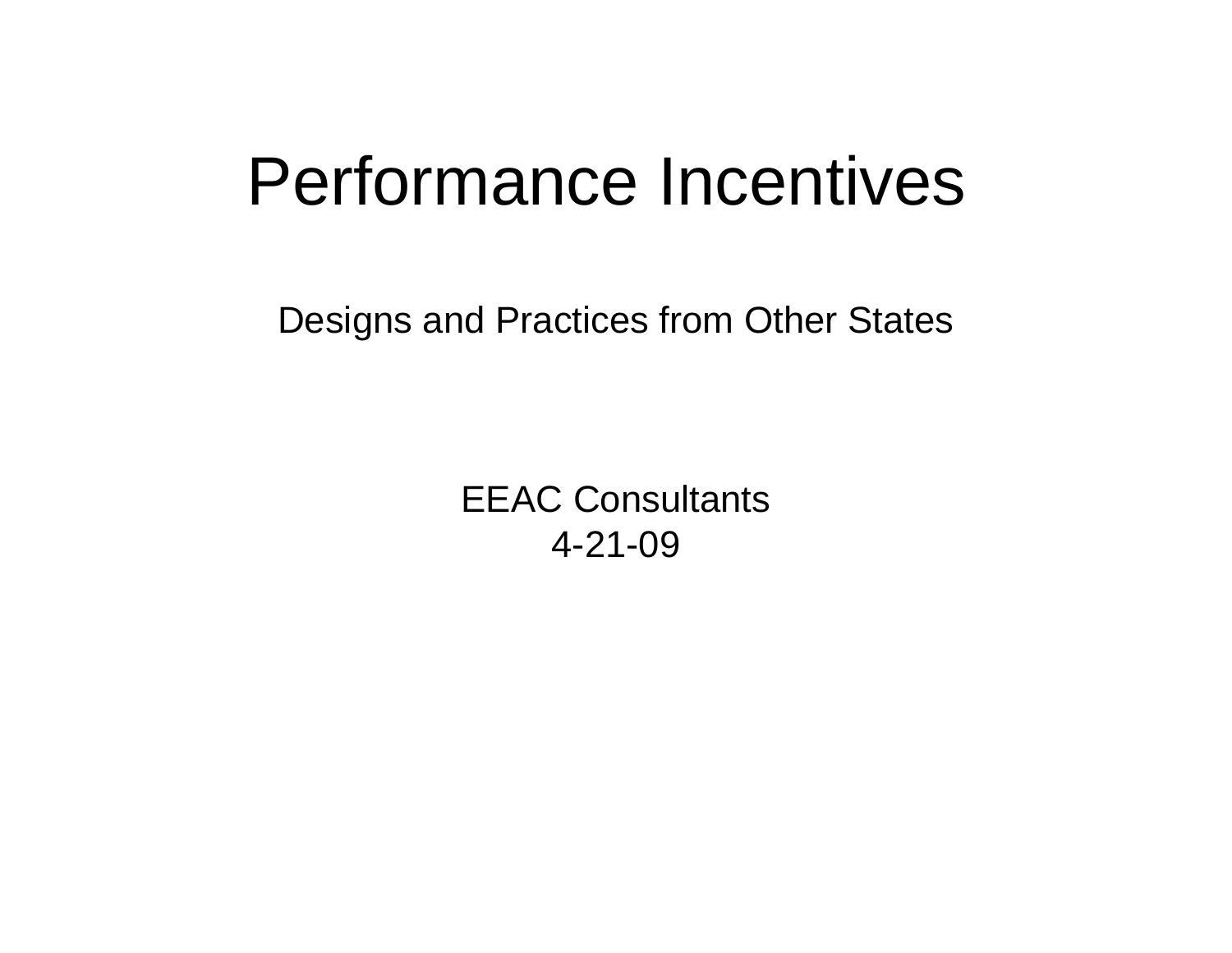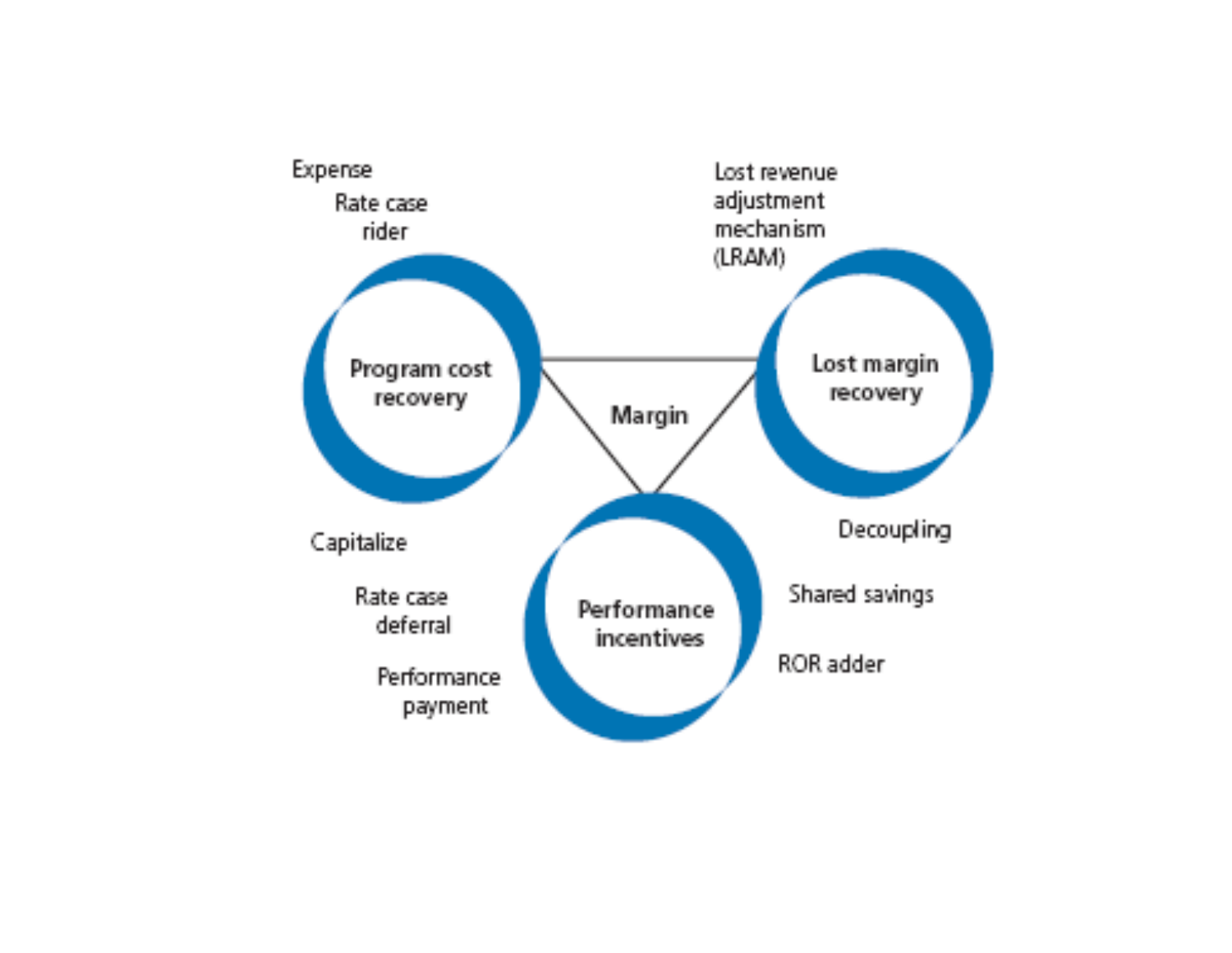## Performance Incentives

Distinguish between:

- Level of incentive
- Design of incentive mechanism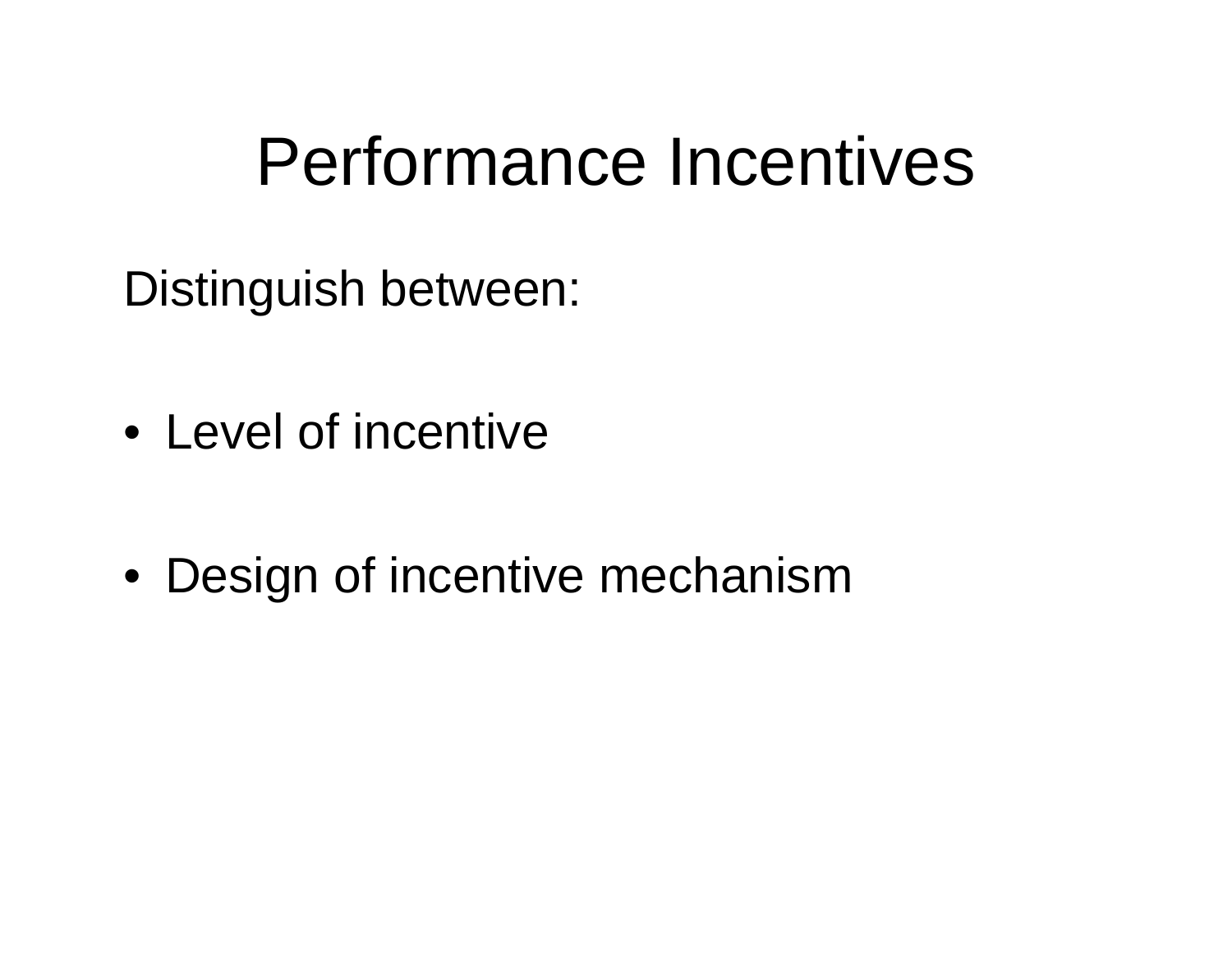# Types of Incentive Mechanisms

- Performance Target Mechanism
	- Utility receives performance-based incentive of an additional X% of program costs if it achieves EE portfolio goals or target level of performance (often applied as a scale, commonly with a cap as a % of program costs)
- Shared Net Benefits Mechanism
	- Utility retains X% of the present value of TRC net benefits from the portfolio of EE programs
- • Cost Capitalization or Bonus ROE Mechanism
	- Utility capitalizes the annual program costs over first X years of the installed measures at authorized ROE + Y (e.g., 500) basis points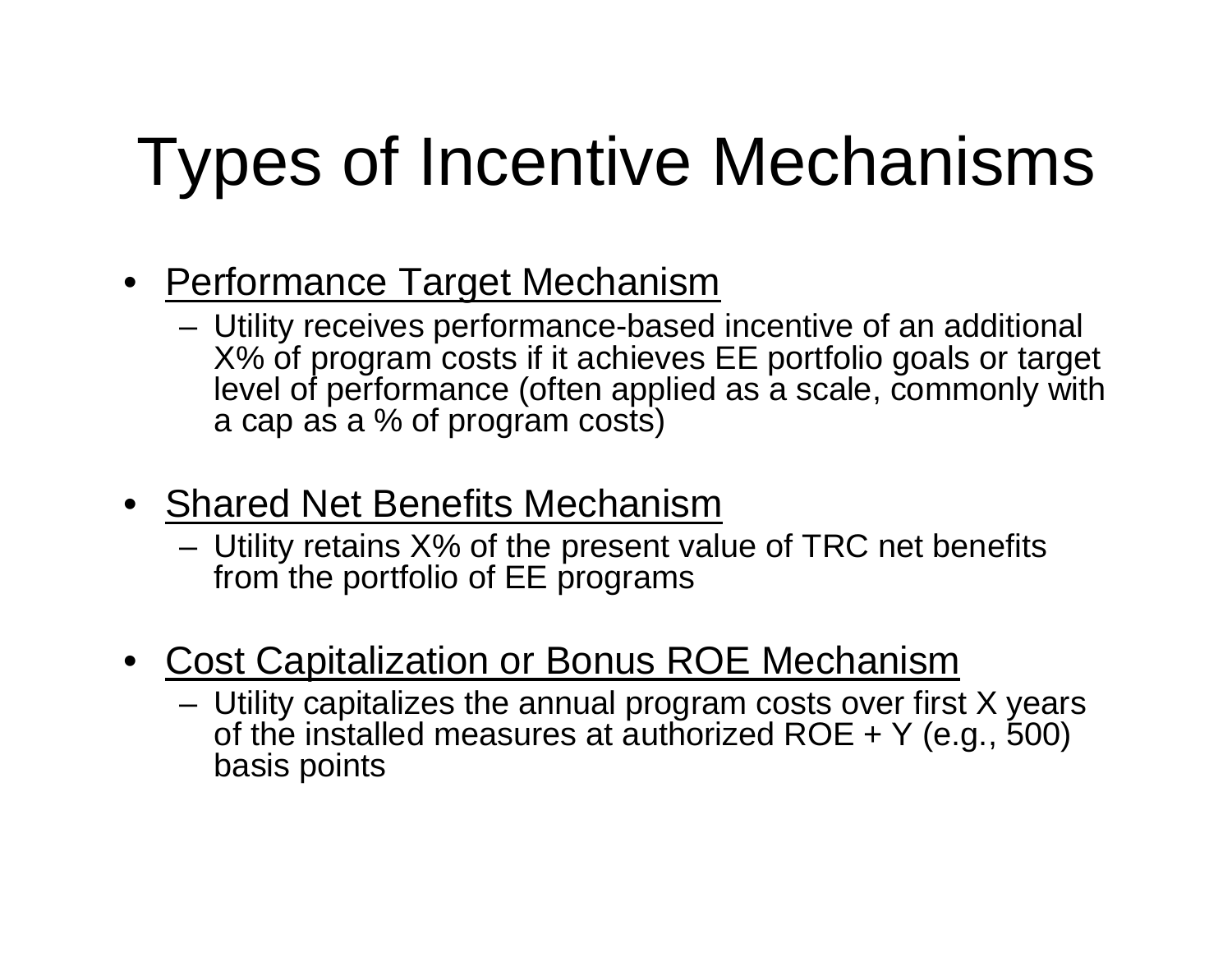| Table 6-1. Examples of Utility Performance Incentive Mechanisms |                                                                  |                                                                                                                                                                                                                                                                                     |  |  |
|-----------------------------------------------------------------|------------------------------------------------------------------|-------------------------------------------------------------------------------------------------------------------------------------------------------------------------------------------------------------------------------------------------------------------------------------|--|--|
| <b>State</b>                                                    | <b>Type of Utility Performance</b><br><b>Incentive Mechanism</b> | <b>Details</b>                                                                                                                                                                                                                                                                      |  |  |
| <b>AZ</b>                                                       | Shared savings                                                   | Share of net economic benefits up to 10 percent of<br>total DSM spending.                                                                                                                                                                                                           |  |  |
| <b>CT</b>                                                       | Performance target<br>Savings and other programs goals           | Management fee of 1 to 8 percent of program costs<br>(before tax) for meeting or exceeding predetermined<br>targets. One percent incentive is given to meet at least<br>70 percent of the target, 5 percent for meeting the<br>target, and 8 percent for 130 percent of the target. |  |  |
| <b>GA</b>                                                       | Shared savings                                                   | 15 percent of the net benefits of the Power Credit<br>Single Family Home program.                                                                                                                                                                                                   |  |  |
| HI                                                              | Shared savings                                                   | Hawaiian Electric must meet four energy efficiency<br>targets to be eligible for incentives calculated based<br>on net system benefits up to 5 percent.                                                                                                                             |  |  |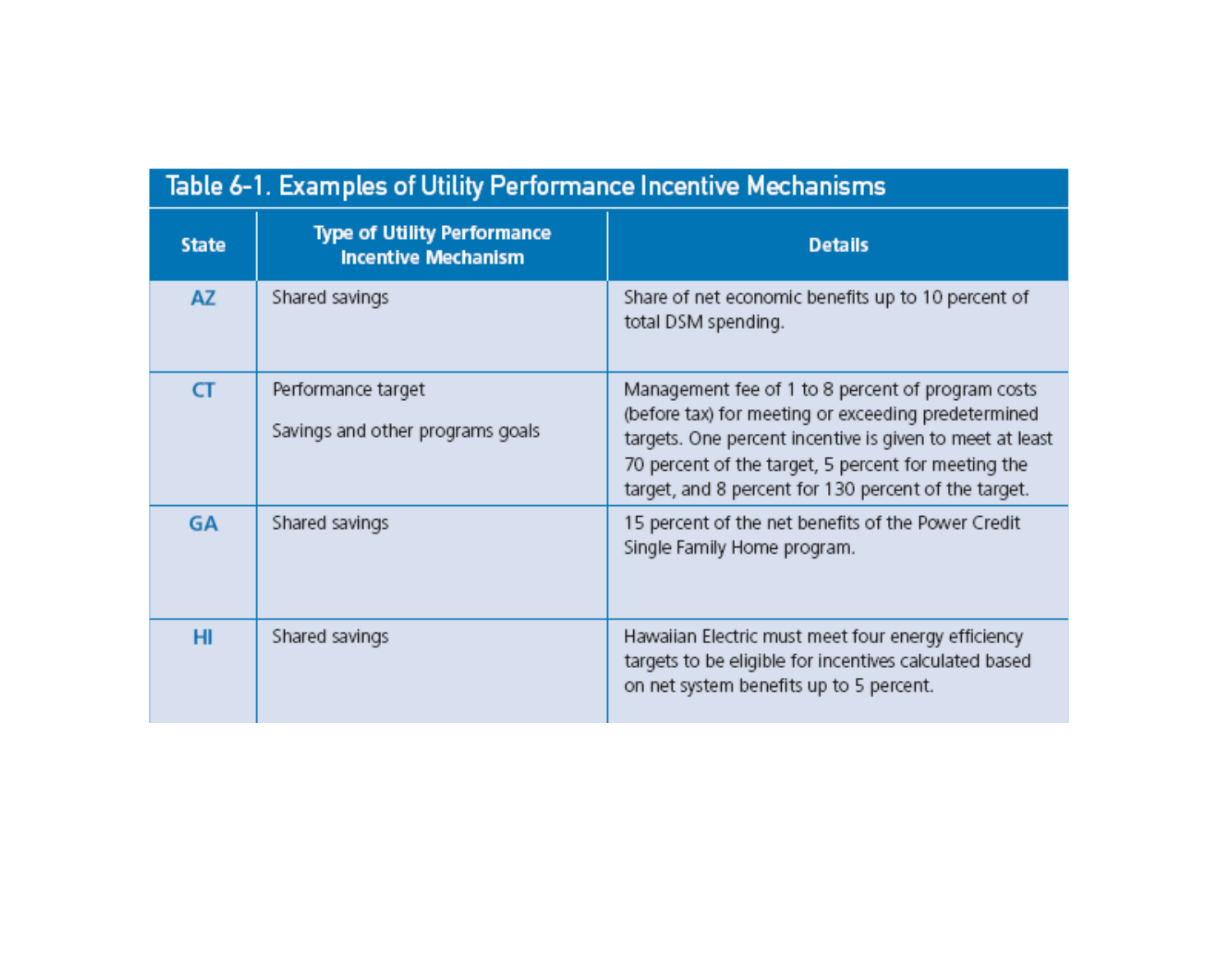| <b>State</b> | <b>Type of Utility Performance</b><br><b>Incentive Mechanism</b>                           | <b>Details</b>                                                                                                                                                                                                |
|--------------|--------------------------------------------------------------------------------------------|---------------------------------------------------------------------------------------------------------------------------------------------------------------------------------------------------------------|
| <b>IN</b>    | Shared savings/rate of return<br>(utility-specific)                                        | Southern Indiana Gas and Electric Company may earn<br>up to 2 percent added ROE on its DSM investments if<br>performance targets are met with one percent pen-<br>alty otherwise.                             |
| <b>KS</b>    | Rate of return incentives                                                                  | 2 percent additional ROE for energy efficiency invest-<br>ments possible.                                                                                                                                     |
| <b>MA</b>    | Performance target<br>Multi-factor performance targets, savings,<br>value, and performance | 5 percent of program costs are given to the distribu-<br>tion utilities if savings targets are met on a program-<br>by-program basis.                                                                         |
| <b>MN</b>    | Shared savings<br>Energy savings goal                                                      | Specific share of net benefits based on cost-effective-<br>ness test is given back to the utilities. At 150 percent<br>of savings target, 30 percent of the conservation<br>expenditure budget can be earned. |
| MT           | Rate of return incentives                                                                  | 2 percent added ROE on capitalized demand response<br>programs possible.                                                                                                                                      |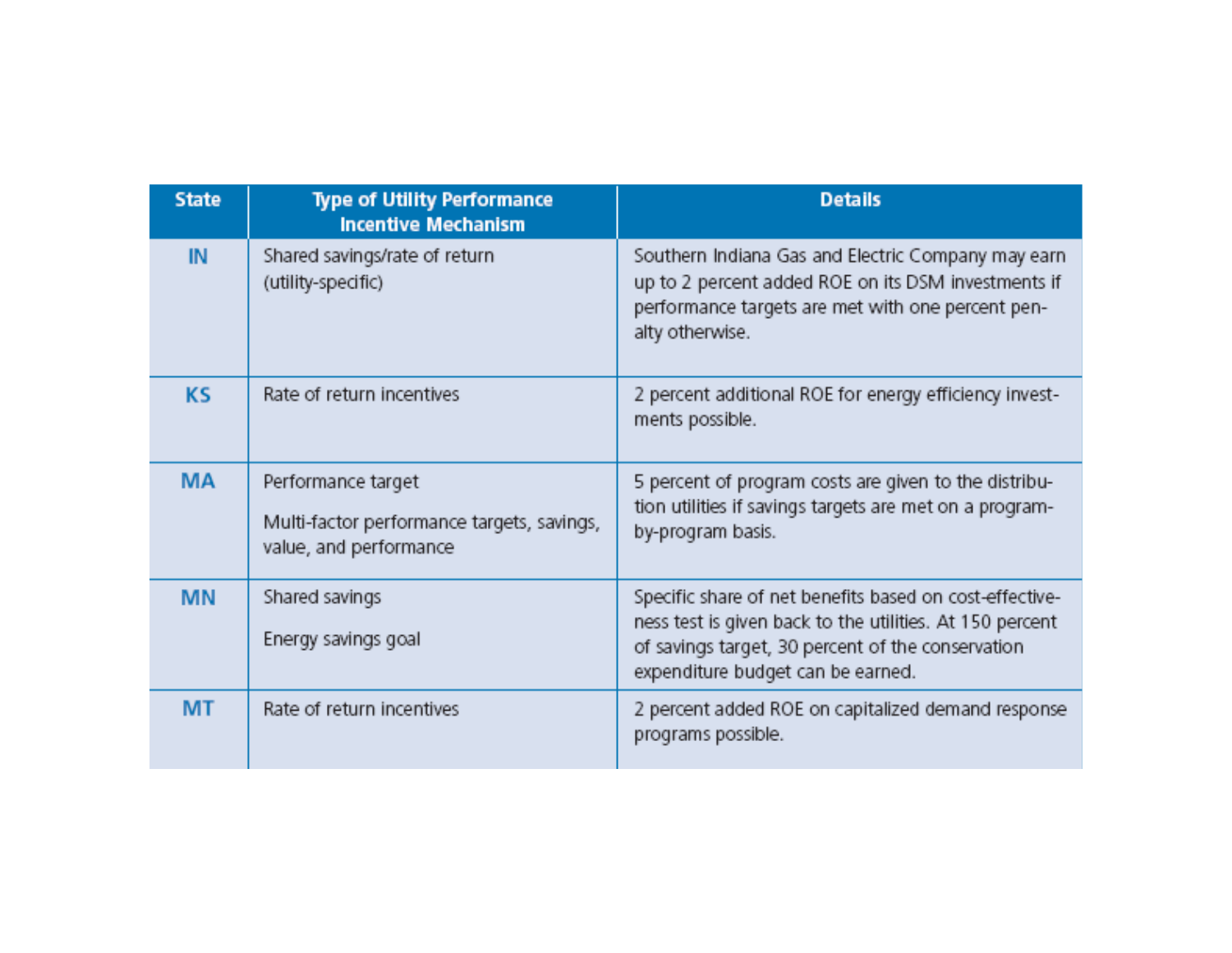| <b>State</b> | <b>Type of Utility Performance</b><br><b>Incentive Mechanism</b> | <b>Details</b>                                                                                                                                 |
|--------------|------------------------------------------------------------------|------------------------------------------------------------------------------------------------------------------------------------------------|
| <b>NV</b>    | Rate of return incentives                                        | 5 percent additional ROE for energy efficiency invest-<br>ments.                                                                               |
| <b>NH</b>    | Shared savings<br>Savings and cost- effectiveness goals          | Performance incentive of up to 8 to 12 percent of<br>total program budgets for meeting cost-effectiveness<br>and savings goals.                |
| <b>RI</b>    | Performance targets<br>Savings and cost- effectiveness goals     | Five performance-based metrics and savings targets<br>by sector. Incentives from at least 60 percent of sav-<br>ings target up to 125 percent. |
| <b>SC</b>    | N/A                                                              | Utility-specific incentives for DSM programs allowed.                                                                                          |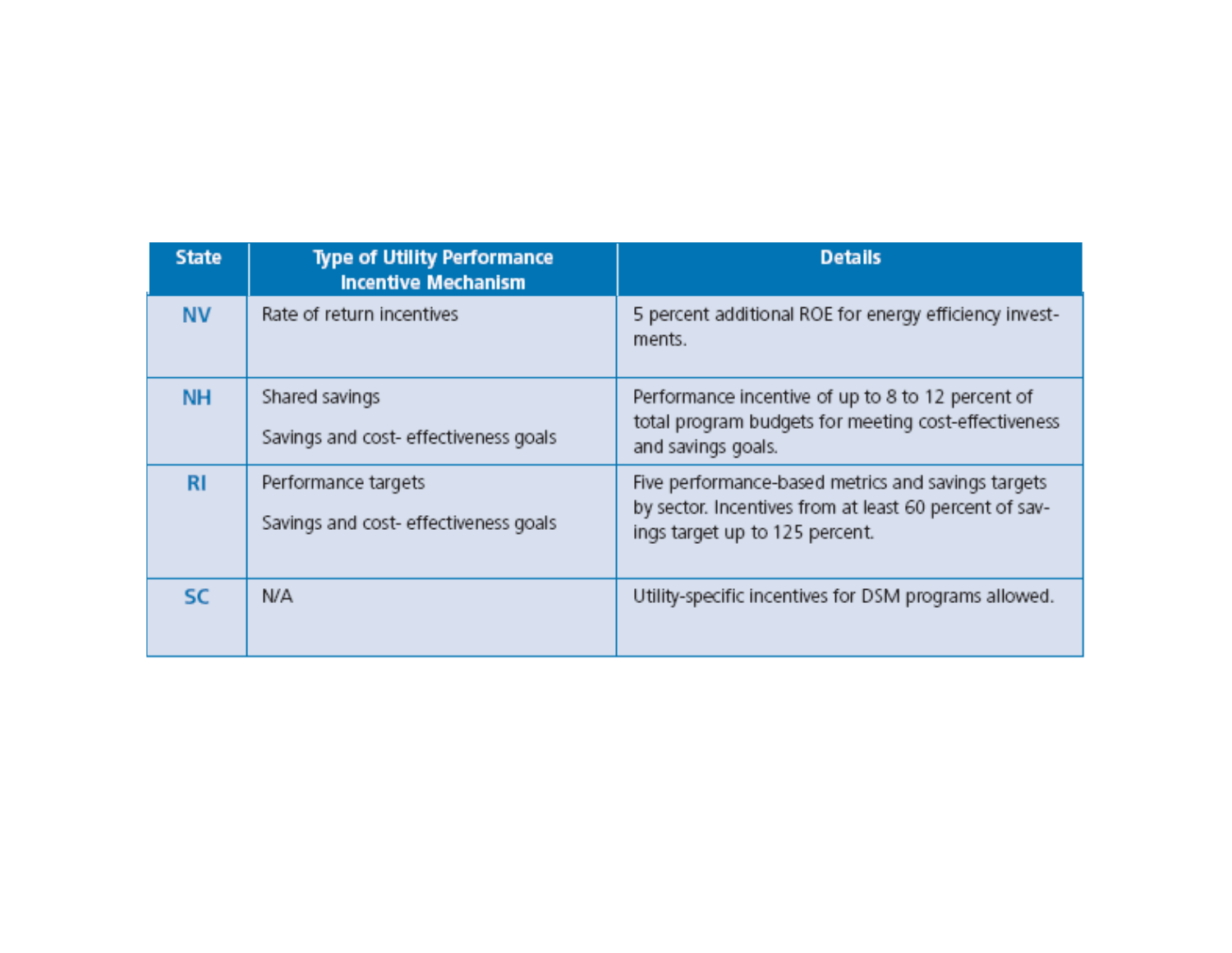#### Massachusetts Electric PA Mechanism 2005- 2009



**Three Measures to Earn Incentives**

| <b>Savings Incentive</b>                                                                                                                        | <b>Value Incentive</b>                                                                                   | <b>Performance Metrics</b>                                                                                                                                                                        |
|-------------------------------------------------------------------------------------------------------------------------------------------------|----------------------------------------------------------------------------------------------------------|---------------------------------------------------------------------------------------------------------------------------------------------------------------------------------------------------|
| Goal: Maximize savings                                                                                                                          | Goal: Maximize net benefits<br>(benefits – costs)                                                        | Goal: Establish PA focus<br>on specified program<br>outcomes or plan                                                                                                                              |
| Rewards PA for acquiring<br>additional lifetime energy<br>and demand savings (kWh<br>and kW) and project<br>associated non-electric<br>benefits | Rewards PA for seeking<br>additional cost effective<br>savings (kWh and kW) and<br>non-electric benefits | development<br>Enables the PAs and<br>stakeholders to highlight<br>elements of the EE Plan<br>which might not receive the<br>attention they merit in the<br>hierarchy of carrying out<br>the Plan |

Structure and key content adopted from PA slides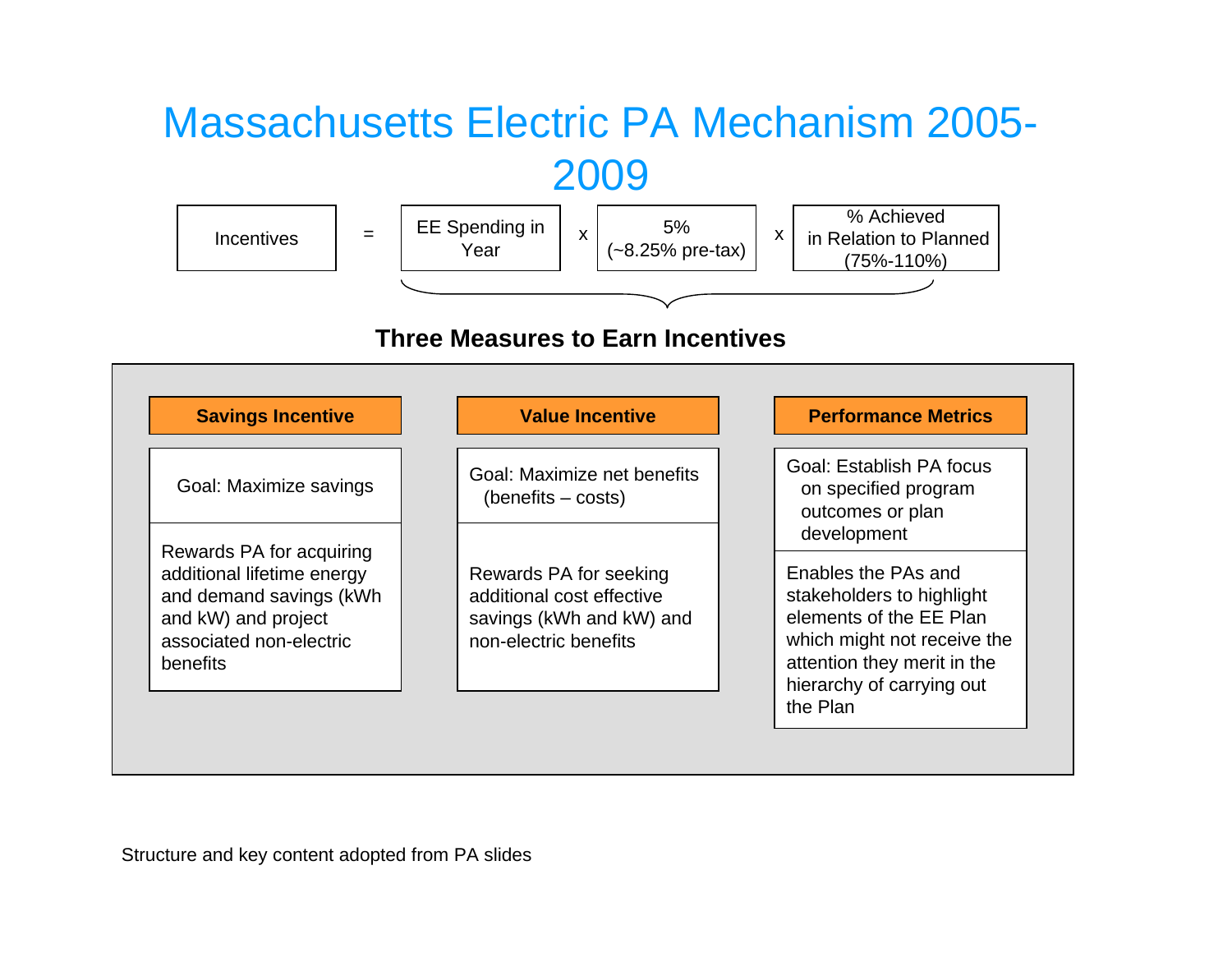### Three Components of CT Mechanism

- • Electric system benefits (the \$ value of kWh and kW savings)
- Electric system net benefits (benefits minus costs)
- Performance incentive metrics (program specific indicators)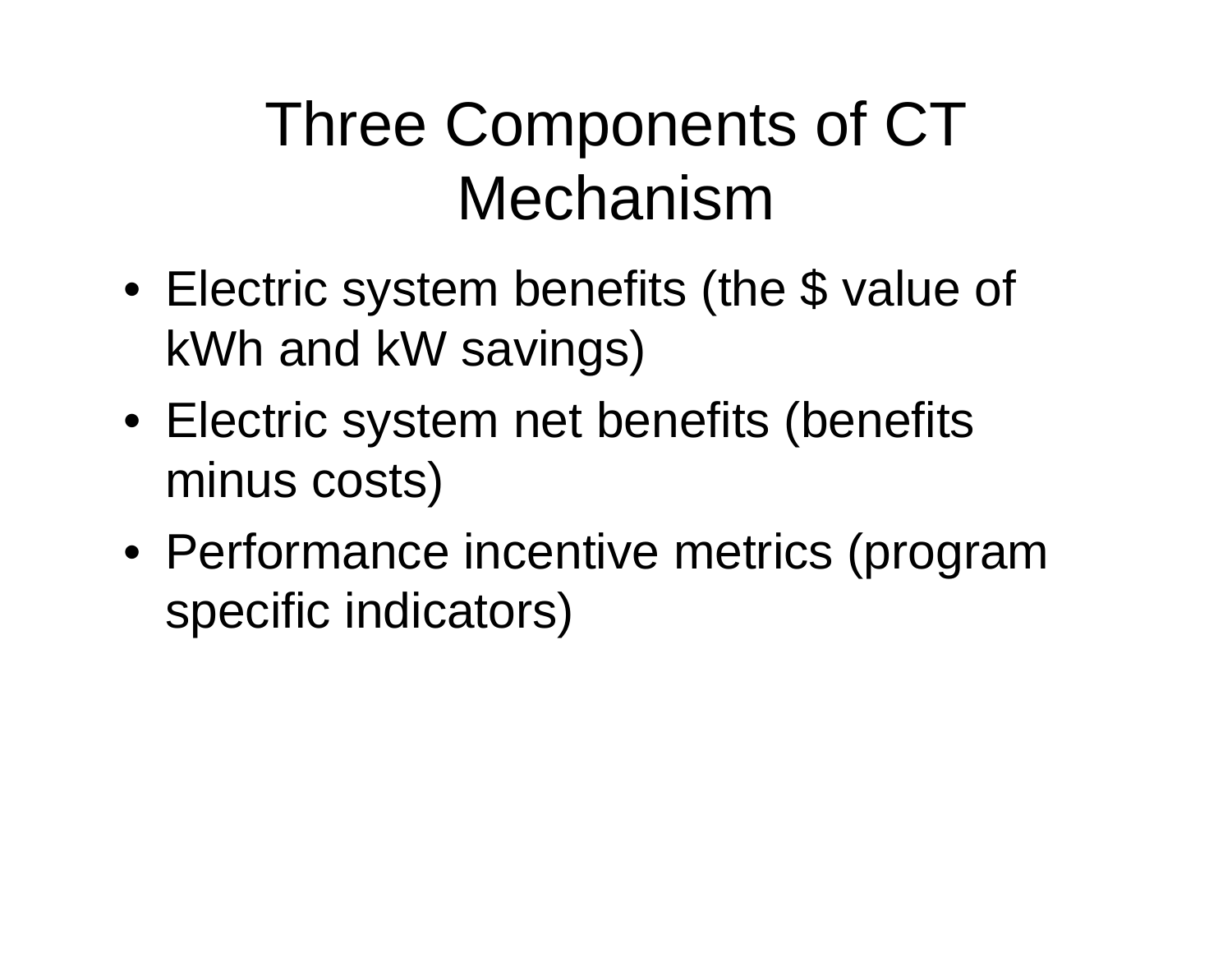### CT Performance Incentive Mechanism

| <b>Performance (% of Target or Goal)</b> | <b>Pre-Tax Incentive as a % of Cost</b><br><b>Basis</b> (% of program costs) |
|------------------------------------------|------------------------------------------------------------------------------|
| 70%                                      | 2%                                                                           |
| 80%                                      | 3%                                                                           |
| 90%                                      | 4%                                                                           |
| 100%                                     | 5%                                                                           |
| 110%                                     | 6%                                                                           |
| 120%                                     | 7%                                                                           |
| 130% (maximum)                           | 8%                                                                           |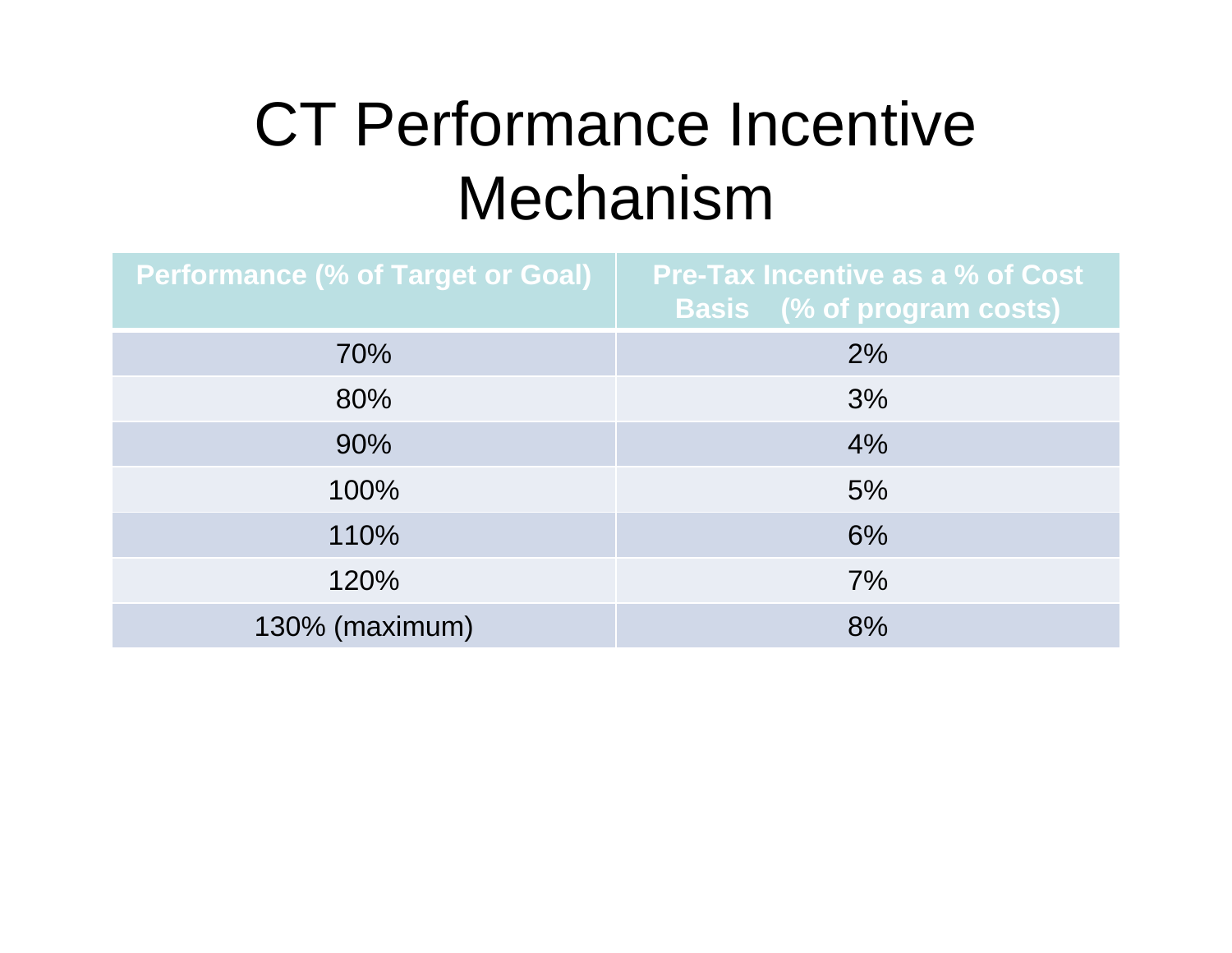## Rhode Island

For electric programs, the shareholder incentive mechanism will continue to include two

components:

- (1) kWh savings targets by sector and
- (2) performance-based metrics.